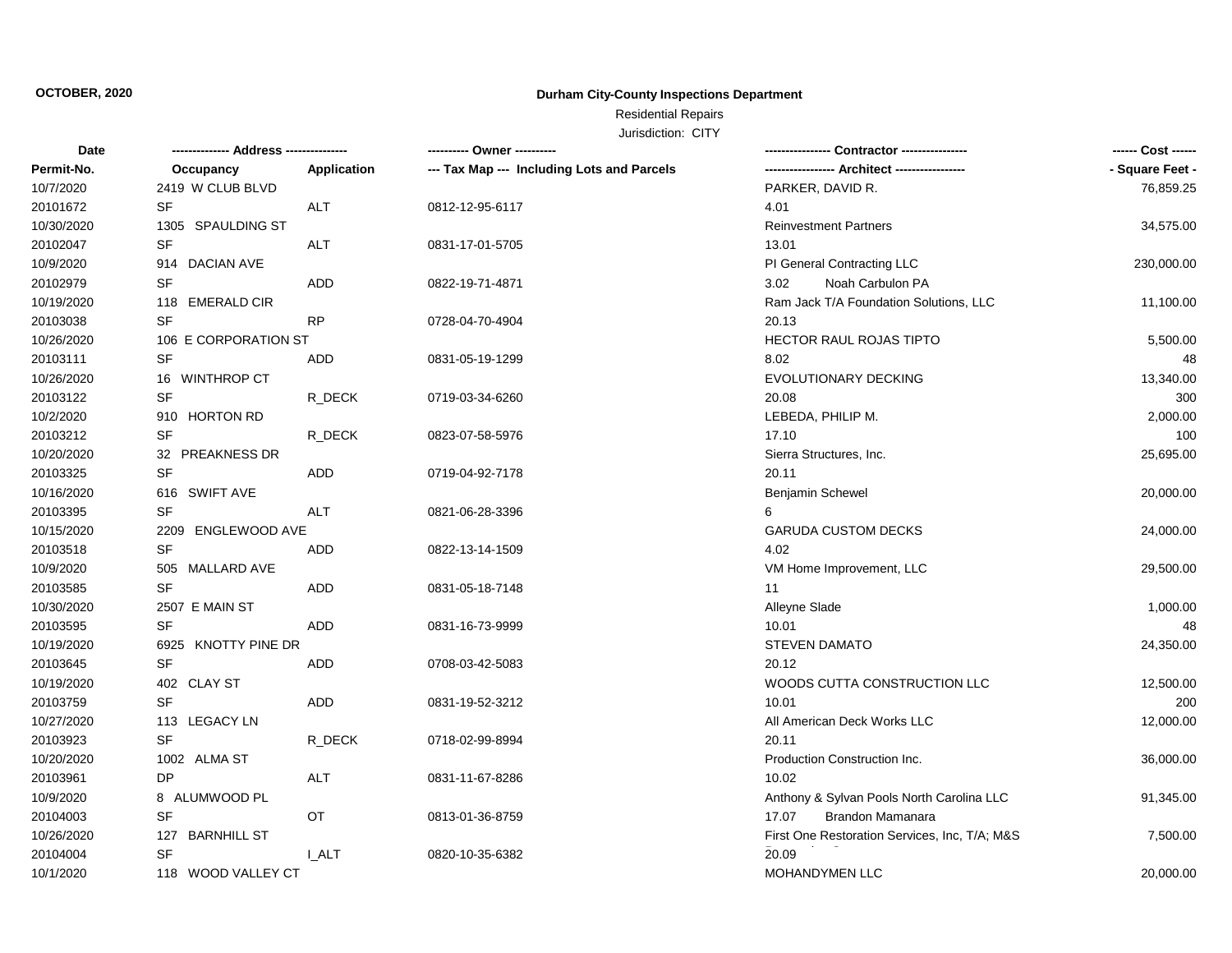## Residential Repairs

| Date       | -------------- Address --         | ------------ | ---------- Owner ----------                |                                               | ------ Cost ------ |
|------------|-----------------------------------|--------------|--------------------------------------------|-----------------------------------------------|--------------------|
| Permit-No. | Occupancy                         | Application  | --- Tax Map --- Including Lots and Parcels |                                               | - Square Feet -    |
| 20104006   | SF                                | <b>ADD</b>   | 0729-03-44-1627                            | 20.10<br><b>Hobel Designs</b>                 | 160                |
| 10/30/2020 | 502 BURRELL RD                    |              |                                            | Power Home Solar LLC                          | 61,656.00          |
| 20104022   | <b>SF</b>                         | <b>ALT</b>   | 0851-01-36-9501                            | 18.04                                         |                    |
| 10/19/2020 | 517 FINLEY ST                     |              |                                            | Benitez Carpentry & Renovation                | 12,500.00          |
| 20104035   | SF                                | ADD          | 0812-01-17-6760                            | <b>DESIGN SOLUTIONS</b><br>17.06              | 135                |
| 10/5/2020  | 2312 WILSON ST                    |              |                                            | First One Restoration Services, Inc, T/A; M&S | 22,900.00          |
| 20104050   | $\ensuremath{\mathsf{SF}}\xspace$ | ALT          | 0822-09-06-4242                            | 4.01                                          |                    |
| 10/22/2020 | 1705 N ROXBORO ST                 |              |                                            | <b>CREATIVE OF GREENSBORO</b>                 | 80,400.00          |
| 20104052   | SF                                | OT           | 0832-13-12-9779                            | $\overline{2}$                                |                    |
| 10/22/2020 | 612 JEROME RD                     |              |                                            | JM Decks and Fence LLC.                       | 4,750.00           |
| 20104056   | <b>SF</b>                         | R DECK       | 0739-01-08-3036                            | 20.26                                         |                    |
| 10/30/2020 | 1103 FRANKLIN ST                  |              |                                            | Sierra Structures, Inc.                       | 14,753.00          |
| 20104072   | SF                                | <b>ADD</b>   | 0831-10-35-2243                            | 11                                            |                    |
| 10/8/2020  | 4218 ELLISFIELD DR                |              |                                            | 8MSolar LLC                                   | 16,500.00          |
| 20104087   | <b>SF</b>                         | ALT          | 0802-02-96-8973                            | 17.06                                         |                    |
| 10/1/2020  | 2510 HIGHLAND AVE                 |              |                                            | ALEXI DEVELOPMENT GROUP INC.                  | 58,000.00          |
| 20104088   | <b>SF</b>                         | <b>ALT</b>   | 0832-09-27-2086                            | 1.01                                          |                    |
| 10/1/2020  | 2305 CHAPEL HILL RD               |              |                                            | HOMECRAFTER INC.                              | 65,000.00          |
| 20104089   | <b>SF</b>                         | ADD          | 0821-13-02-5527                            | 6                                             | 192                |
| 10/1/2020  | 3517 ROSE OF SHARON RD            |              |                                            | Bram D. Luknight                              | 35,000.00          |
| 20104093   | SF                                | ОT           | 0813-01-25-8480                            | 17.07                                         | 1500               |
| 10/22/2020 | 3610 EXETER WAY                   |              |                                            | PATRIOT REMODELING INC.                       | 25,378.39          |
| 20104111   | SF                                | ALT          | 0810-18-40-0532                            | 20.08                                         | 300                |
| 10/1/2020  | 2825 SPARGER RD                   |              |                                            | SPACE BUILDERS                                | 36,190.00          |
| 20104113   | <b>SF</b>                         | ALT          | 0803-02-45-8800                            | 17.07<br><b>Bizios Architect</b>              | 164                |
| 10/2/2020  | 210 W LAVENDER AVE                |              |                                            | Haven Build, LLC                              | 19,741.12          |
| 20104115   | <b>SF</b>                         | ADD          | 0832-05-07-9536                            | <b>HAVEN DESIGN</b><br>1.02                   |                    |
| 10/30/2020 | 1143 EPIPHANY RD                  |              |                                            | Mr & Mrs Makeready LP                         | 8,000.00           |
| 20104137   | SF                                | R_DECK       | 0758-02-68-2116                            | 20.14                                         |                    |
| 10/14/2020 | 417 W KNOX ST                     |              |                                            | FOUNDATION XPERTS, LLC                        | 18,700.00          |
| 20104143   | <b>SF</b>                         | <b>RP</b>    | 0822-16-93-9437                            | 3.02                                          |                    |
| 10/9/2020  | <b>HOLLY BLOSSOM DR</b><br>103    |              |                                            | Branch Home Improvement LLC                   | 25,200.00          |
| 20104183   | SF                                | ADD          | 0860-01-16-9351                            | 18.05                                         | 238                |
| 10/20/2020 | 5405 MIDDLETON RD                 |              |                                            | <b>Ethan Banks</b>                            | 20,000.00          |
| 20104184   | <b>SF</b>                         | <b>ADD</b>   | 0729-04-91-0830                            | 20.10                                         | 196                |
| 10/19/2020 | 3 NORTH RIDGE PL                  |              |                                            | Rising Sun Pools, Incorporated                | 99,000.00          |
| 20104187   | <b>SF</b>                         | OT           | 0803-02-77-0568                            | 17.07                                         |                    |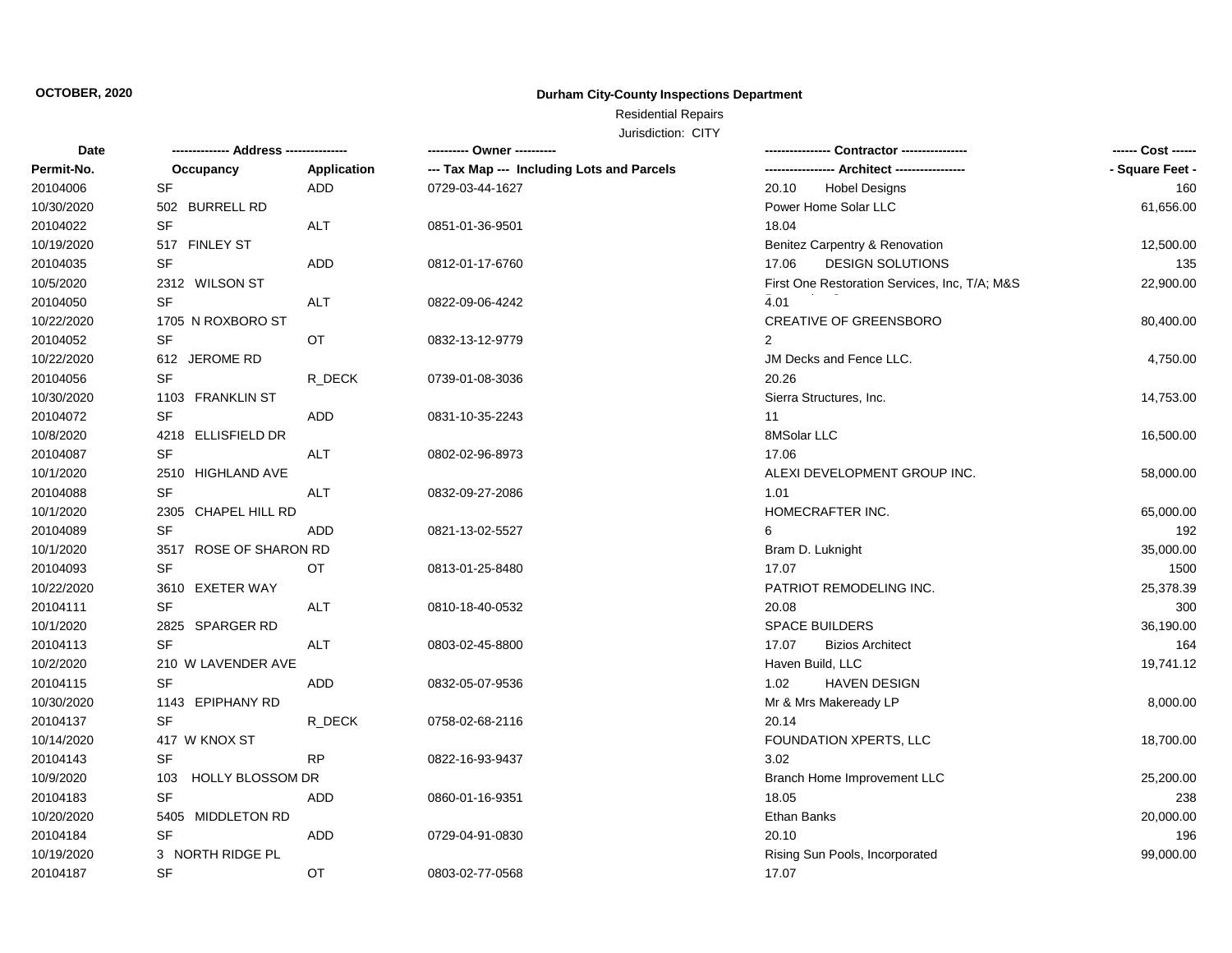## Residential Repairs

| Date       |                       |              | ---------- Owner ----------                |                                               | ------ Cost ------ |
|------------|-----------------------|--------------|--------------------------------------------|-----------------------------------------------|--------------------|
| Permit-No. | Occupancy             | Application  | --- Tax Map --- Including Lots and Parcels | ----------------- Architect ----------------- | - Square Feet -    |
| 10/22/2020 | 10 SILVERBUSH CT      |              |                                            | <b>WILLARD WOLF</b>                           | 15,000.00          |
| 20104200   | <b>SF</b>             | R DECK       | 0810-15-64-2177                            | 20.07                                         |                    |
| 10/1/2020  | 18 BEAVER CREEK LN    |              |                                            | Wood, Danny O.                                | 25,625.00          |
| 20104203   | <b>SF</b>             | ADD          | 0759-03-10-0938                            | 20.14                                         | 150                |
| 10/19/2020 | 4011 NOTTAWAY RD      |              |                                            | Groundstone, Inc.                             | 73,376.00          |
| 20104205   | <b>SF</b>             | ALT          | 0719-01-25-7735                            | 20.08                                         |                    |
| 10/22/2020 | 15 GOLDENROD PL       |              |                                            | Blue Raven Solar LLC                          | 32,546.00          |
| 20104211   | SF                    | ALT          | 0813-04-62-4720                            | 17.07                                         |                    |
| 10/2/2020  | 4 SUPERIOR CT         |              |                                            | DDM CONSTRUCTION SERVICES, LLC                | 47,600.00          |
| 20104228   | <b>SF</b>             | <b>I_ALT</b> | 0728-01-29-8937                            | 20.12                                         |                    |
| 10/19/2020 | 8 FENTON PL           |              |                                            | PARKER, DAVID R.                              | 195,390.50         |
| 20104257   | <b>SF</b>             | ADD          | 9798-04-90-5422                            | 20.12                                         |                    |
| 10/1/2020  | 3906 NOTTAWAY RD      |              |                                            | Cabinet Craftsmen Specialties Inc             | 100,000.00         |
| 20104259   | <b>SF</b>             | <b>I_ALT</b> | 0719-01-16-8764                            | 20.08                                         |                    |
| 10/1/2020  | 907 CLARENDON ST      |              |                                            | LEGACY BUILDING CO., LLC                      | 1,000.00           |
| 20104260   | <b>SF</b>             | <b>DEM</b>   | 0822-14-43-0387                            | 4.02                                          |                    |
| 10/19/2020 | 3 BITTERN LN          |              |                                            | WALLACE, B. DESIGN & CONSTRUCTION             | 14,500.00          |
| 20104261   | <b>SF</b>             | <b>OT</b>    | 0800-49-93-4177                            | 20.17                                         | 528                |
| 10/19/2020 | 4023 KING CHARLES RD  |              |                                            | WALLACE, B. DESIGN & CONSTRUCTION             | 14,500.00          |
| 20104262   | <b>SF</b>             | ОT           | 0719-03-12-0012                            | 20.18                                         | 528                |
| 10/16/2020 | 1103 N GREGSON ST     |              |                                            | <b>Ted Snyderman</b>                          | 15,000.00          |
| 20104263   | <b>SF</b>             | ADD          | 0822-15-73-0035                            | 3.02<br><b>Gabriel Reyes</b>                  | 216                |
| 10/1/2020  | 2501 DALLAS ST        |              |                                            | Cornerstone Foundation Repair                 | 8,100.00           |
| 20104264   | <b>SF</b>             | <b>RP</b>    | 0820-07-68-0581                            | 13.04                                         |                    |
| 10/2/2020  | 301 W ENTERPRISE ST   |              |                                            | <b>Matthew Craine</b>                         | 1,000.00           |
| 20104265   | <b>SF</b>             | <b>DEM</b>   | 0821-15-72-3943                            | 13.01                                         | 900                |
| 10/19/2020 | 1510 WOODLAND DR      |              |                                            | SOUTHERN ENERGY MANAGEMENT, INC               | 15,560.00          |
| 20104266   | <b>SF</b>             | <b>ALT</b>   | 0822-16-84-4811                            | 3.02                                          |                    |
| 10/9/2020  | 208 DIPLOMA DR        |              |                                            | 8MSolar LLC                                   | 14,522.00          |
| 20104267   | <b>SF</b>             | <b>ALT</b>   | 0717-02-57-7999                            | 20.12                                         |                    |
| 10/1/2020  | 1004 CRESCENT MOON CT |              |                                            | Project 9 Designs L.L.C.                      | 78,920.00          |
| 20104269   | <b>SF</b>             | ADD          | 0813-01-26-8325                            | 17.07                                         |                    |
| 10/1/2020  | 11 SAN RIMINI WAY     |              |                                            | Buildex Pro L.L.C.                            | 44,850.00          |
| 20104275   | SF                    | <b>I_ALT</b> | 0709-03-02-8973                            | 20.18<br><b>Woodard Sease</b>                 |                    |
| 10/20/2020 | 218 DACIAN AVE        |              |                                            | <b>TODD MOSIER</b>                            | 8,000.00           |
| 20104276   | SF                    | OT           | 0832-17-01-2860                            | 2                                             |                    |
| 10/26/2020 | 415 DUNHILL DR        |              |                                            | Structurally Speaking, LLC                    | 26,288.00          |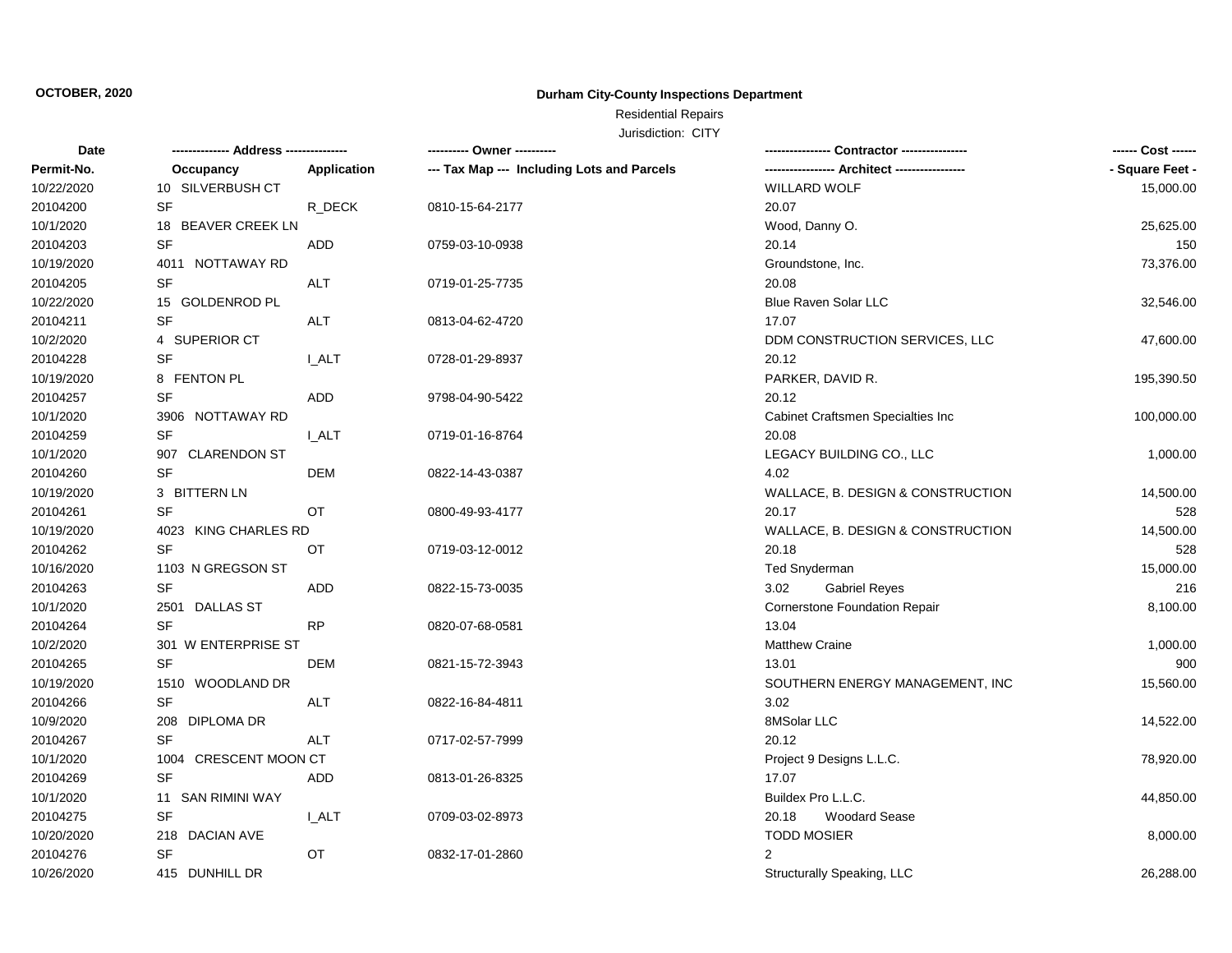## Residential Repairs

| Date       |                                   |             | ---------- Owner ----------                |                                                       | ------ Cost ------ |
|------------|-----------------------------------|-------------|--------------------------------------------|-------------------------------------------------------|--------------------|
| Permit-No. | Occupancy                         | Application | --- Tax Map --- Including Lots and Parcels |                                                       | - Square Feet -    |
| 20104282   | SF                                | <b>ADD</b>  | 0718-02-88-3991                            | 20.11                                                 | 230                |
| 10/2/2020  | 4928 PINE CONE DR                 |             |                                            | Cornerstone Foundation Repair                         | 3,500.00           |
| 20104284   | <b>SF</b>                         | <b>RP</b>   | 0709-01-37-8553                            | 20.18                                                 |                    |
| 10/8/2020  | 1023 VALLEY ROSE WAY              |             |                                            | 8MSolar LLC                                           | 31,140.00          |
| 20104287   | SF                                | <b>ALT</b>  | 0813-01-27-5557                            | 17.07                                                 |                    |
| 10/20/2020 | 105 CHAMFER PL                    |             |                                            | SOUTHERN EXPOSURE BUILDERS INC.                       | 12,992.00          |
| 20104289   | $\ensuremath{\mathsf{SF}}\xspace$ | ALT         | 0852-01-28-6349                            | 18.04<br><b>Total Solar Solutions</b>                 |                    |
| 10/2/2020  | 102 CLOVERDALE DR                 |             |                                            | SOUTHERN EXPOSURE BUILDERS INC.                       | 6,032.00           |
| 20104290   | <b>SF</b>                         | ALT         | 0851-02-57-8757                            | 18.04<br><b>Total Solar Solutions</b>                 |                    |
| 10/2/2020  | 119 SUNBURST DR                   |             |                                            | SOUTHERN EXPOSURE BUILDERS INC.                       | 7,424.00           |
| 20104291   | SF                                | ALT         | 0811-13-13-6174                            | 20.17<br><b>Total Solar Solutions</b>                 |                    |
| 10/30/2020 | 5015 WAYNE ST                     |             |                                            | <b>Victor Bullock</b>                                 | 21,000.00          |
| 20104292   | <b>SF</b>                         | OT          | 0729-04-63-3979                            | 20.10                                                 | 720                |
| 10/20/2020 | 1129 LIPPINCOTT RD                |             |                                            | Accelerate Solar LLC                                  | 28,626.04          |
| 20104293   | <b>SF</b>                         | <b>ALT</b>  | 0749-01-29-5298                            | 18.09                                                 |                    |
| 10/15/2020 | 4304 HULON DR                     |             |                                            | Crabtree Spaces, LLC, G                               | 30,000.00          |
| 20104294   | <b>SF</b>                         | ADD         | 0800-01-36-6718                            | 20.17                                                 | 342                |
| 10/5/2020  | 224 GLEN EDEN RD                  |             |                                            | Ram Jack T/A Foundation Solutions, LLC                | 8,500.00           |
| 20104295   | <b>SF</b>                         | <b>RP</b>   | 0718-02-88-9746                            | 20.11                                                 |                    |
| 10/19/2020 | 5302 LYON FARM DR                 |             |                                            | Perry Perdue                                          | 23,500.00          |
| 20104296   | <b>SF</b>                         | ADD         | 0727-01-26-7526                            | 20.12                                                 | 288                |
| 10/8/2020  | 2514 HIGHLAND AVE                 |             |                                            | OAKS CONSTRUCTION, LLC.                               | 40,000.00          |
| 20104298   | SF                                | ALT         | 0832-09-27-2186                            | 1.01                                                  |                    |
| 10/2/2020  | 214 MAINLINE STA                  |             |                                            | <b>Blue Raven Solar LLC</b>                           | 4,988.00           |
| 20104306   | <b>SF</b>                         | <b>ALT</b>  | 0747-03-21-5274                            | 20.14                                                 |                    |
| 10/8/2020  | 3737 ST MARKS RD                  |             |                                            | BERCON CONTRACTING INC.                               | 42,792.00          |
| 20104313   | <b>SF</b>                         | ADD         | 0810-17-10-7052                            | 20.08                                                 | 256                |
| 10/20/2020 | 3323 PROSPECT PKWY                |             |                                            | CDR Construction, LLC                                 | 23,000.00          |
| 20104318   | SF                                | <b>ADD</b>  | 0850-04-72-0752                            | 18.5                                                  | 300                |
| 10/5/2020  | 115 KINSALE DR                    |             |                                            | Carolina Restoration Services of North Carolina, Inc. | 11,755.00          |
| 20104320   | <b>SF</b>                         | I ALT       | 0709-03-02-0492                            | 20.18                                                 |                    |
| 10/8/2020  | 1443 SEDWICK RD                   |             |                                            | Ram Jack T/A Foundation Solutions, LLC                | 8,350.00           |
| 20104321   | SF                                | <b>RP</b>   | 0727-02-76-6907                            | 20.13                                                 |                    |
| 10/20/2020 | 3932 HOPE VALLEY RD               |             |                                            | Sierra Structures, Inc.                               | 18,771.00          |
| 20104324   | SF                                | R_DECK      | 0719-02-56-9001                            | 20.08                                                 |                    |
| 10/29/2020 | <b>MONMOUTH AVE</b><br>1004       |             |                                            | <b>Advanced Structural Repair</b>                     | 23,163.00          |
| 20104333   | <b>SF</b>                         | <b>RP</b>   | 0822-19-71-0434                            | 3.02                                                  |                    |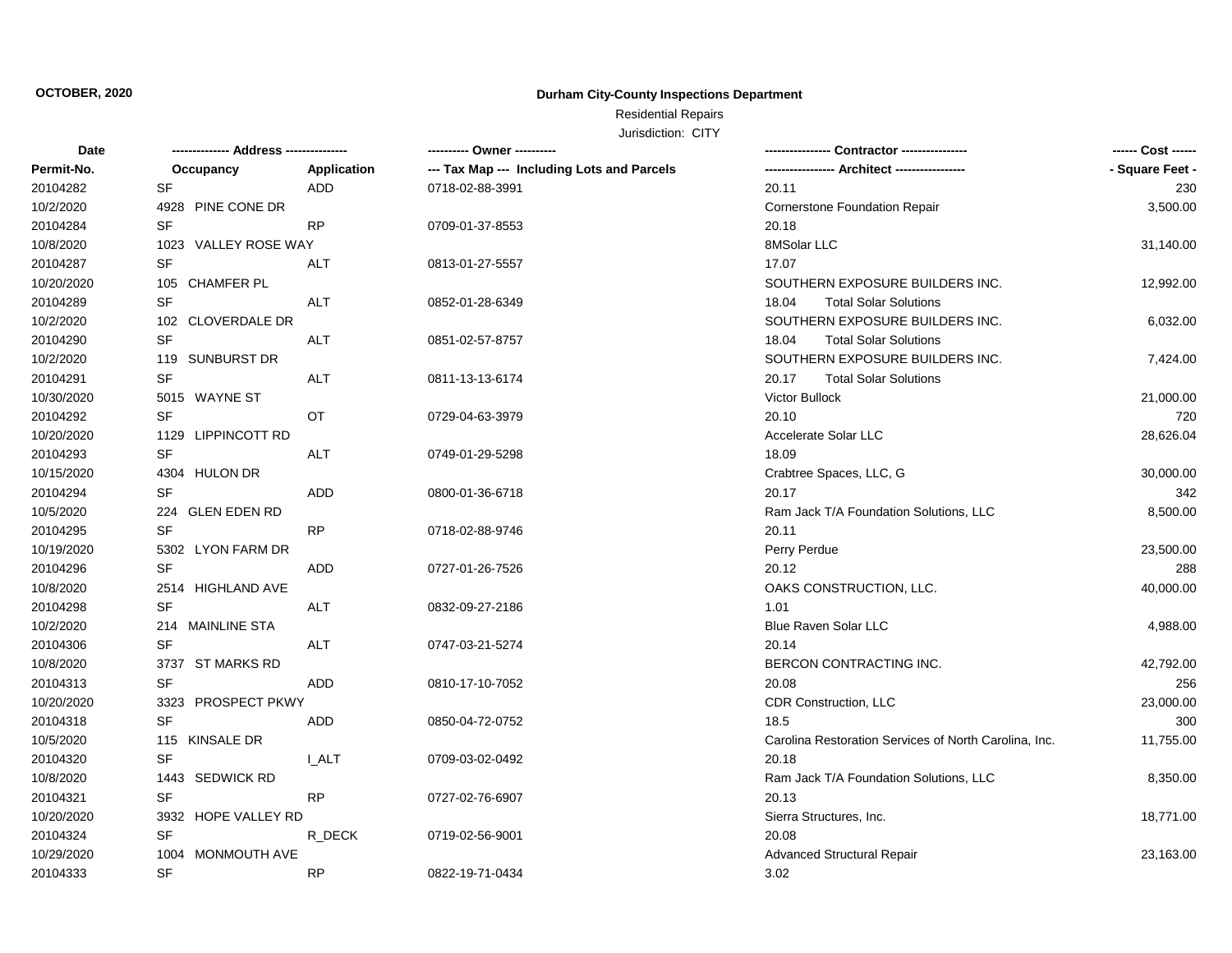## Residential Repairs

| Date       | -------------- Address --------------- |                    |                                            | Contractor ---------------                 | ------ Cost ------ |
|------------|----------------------------------------|--------------------|--------------------------------------------|--------------------------------------------|--------------------|
| Permit-No. | Occupancy                              | <b>Application</b> | --- Tax Map --- Including Lots and Parcels |                                            | - Square Feet -    |
| 10/5/2020  | 3703 BARN VIEW PL                      |                    |                                            | Ezprobaths                                 | 34,356.00          |
| 20104341   | <b>SF</b>                              | <b>I_ALT</b>       | 0813-04-52-9967                            | 17.07                                      |                    |
| 10/8/2020  | 311 W DELAFIELD AVE                    |                    |                                            | Crabtree Spaces, LLC, G                    | 35,000.00          |
| 20104342   | <b>SF</b>                              | I ALT              | 0832-05-09-8604                            | 1.02                                       |                    |
| 10/5/2020  | 1003 SEARSTONE CT                      |                    |                                            | <b>Blue Raven Solar LLC</b>                | 5,598.00           |
| 20104346   | <b>SF</b>                              | <b>ALT</b>         | 0729-01-28-3084                            | 20.11                                      |                    |
| 10/8/2020  | 1114 SUMMER MIST LN                    |                    |                                            | <b>Blue Raven Solar LLC</b>                | 7,122.00           |
| 20104352   | <b>SF</b>                              | <b>ALT</b>         | 0833-01-49-2032                            | 17.09                                      |                    |
| 10/29/2020 | <b>EMERALD FOREST DR</b><br>4516       |                    |                                            | R & R NEW LIFE CONSTRUCTION, LLC           | 9,000.00           |
| 20104354   | R <sub>2</sub>                         | <b>RP</b>          | 0728-04-74-8542                            | 20.14                                      |                    |
| 10/19/2020 | 1019 LIMERICK LN                       |                    |                                            | Quantum Home Improvements                  | 26,590.00          |
| 20104355   | SF                                     | I ALT              | 0728-03-31-8359                            | 20.13                                      |                    |
| 10/23/2020 | 112 TAMWORTH CRK                       |                    |                                            | Ryan Homes and/or NV Homes NVR, Inc., T/A  | 1,200.00           |
| 20104357   | <b>SF</b>                              | R_DECK             | 0709-23-37-6268                            | 18.03                                      |                    |
| 10/23/2020 | 114 TAMWORTH CRK                       |                    |                                            | Ryan Homes and/or NV Homes NVR, Inc., T/A  | 1,200.00           |
| 20104358   | <b>SF</b>                              | R_DECK             | 0709-23-37-3298                            | 20.18                                      |                    |
| 10/23/2020 | 116 TAMWORTH CRK                       |                    |                                            | Ryan Homes and/or NV Homes NVR, Inc., T/A  | 1,200.00           |
| 20104359   | <b>SF</b>                              | R_DECK             | 0709-23-37-1228                            | 20.18                                      |                    |
| 10/19/2020 | 411 N MAPLE ST                         |                    |                                            | Richardson Realty Solutions LLC.           | 7,250.00           |
| 20104372   | <b>SF</b>                              | <b>I_ALT</b>       | 0831-11-55-2119                            | 10.01                                      | 750                |
| 10/8/2020  | 108 CALICO CT                          |                    |                                            | EMERALD ENERGY LLC.                        | 24,400.00          |
| 20104375   | <b>SF</b>                              | <b>ALT</b>         | 0860-01-07-8390                            | 18.05                                      |                    |
| 10/20/2020 | 923 GARCIA AVE                         |                    |                                            | <b>JANE OBRIANT</b>                        | 14,800.00          |
| 20104379   | <b>SF</b>                              | ADD                | 0823-07-59-1360                            | 17.10                                      |                    |
| 10/8/2020  | 5110 OLD CHAPEL HILL RD                |                    |                                            | FEAZEL ROOFING COMPANY                     | 24,248.00          |
| 20104380   | R <sub>2</sub>                         | ALT                | 0709-01-39-4257                            | 20.18                                      |                    |
| 10/8/2020  | 4 SINCLAIR CIR                         |                    |                                            | <b>BUD MATTHEWS SERVICE SPECIALIST INC</b> | 31,968.00          |
| 20104381   | SF                                     | <b>L_ALT</b>       | 0801-04-54-3459                            | <b>BUD MATTHEWS SERVICE</b><br>20.17       |                    |
| 10/30/2020 | 1106 ROSEDALE AVE                      |                    |                                            | Speedy Enrichment Contractor, LLC          | 126,200.00         |
| 20104382   | <b>SF</b>                              | ADD                | 0821-14-34-1800                            | 5<br>1st Choice Drafting, LLC              | 580                |
| 10/20/2020 | 2105 BOGARDE ST                        |                    |                                            | North Wake Trim                            | 11,600.00          |
| 20104384   | R2                                     | <b>ALT</b>         | 0813-12-95-7403                            | 17.11                                      |                    |
| 10/20/2020 | 2406 CAMELLIA DR                       |                    |                                            | North Wake Trim                            | 9,500.00           |
| 20104387   | R <sub>2</sub>                         | <b>ALT</b>         | 0813-12-95-7403                            | 17.11                                      | 120                |
| 10/19/2020 | 1110 SCOUT DR                          |                    |                                            | YES SOLAR SOLUTIONS - CATE ASSOCIATES,     | 30,725.00          |
| 20104390   | <b>SF</b>                              | <b>ALT</b>         | 0821-16-82-0702                            | 12.01                                      |                    |
| 10/12/2020 | 3204 ROCKFORD RD                       |                    |                                            | <b>Blue Raven Solar LLC</b>                | 6,817.94           |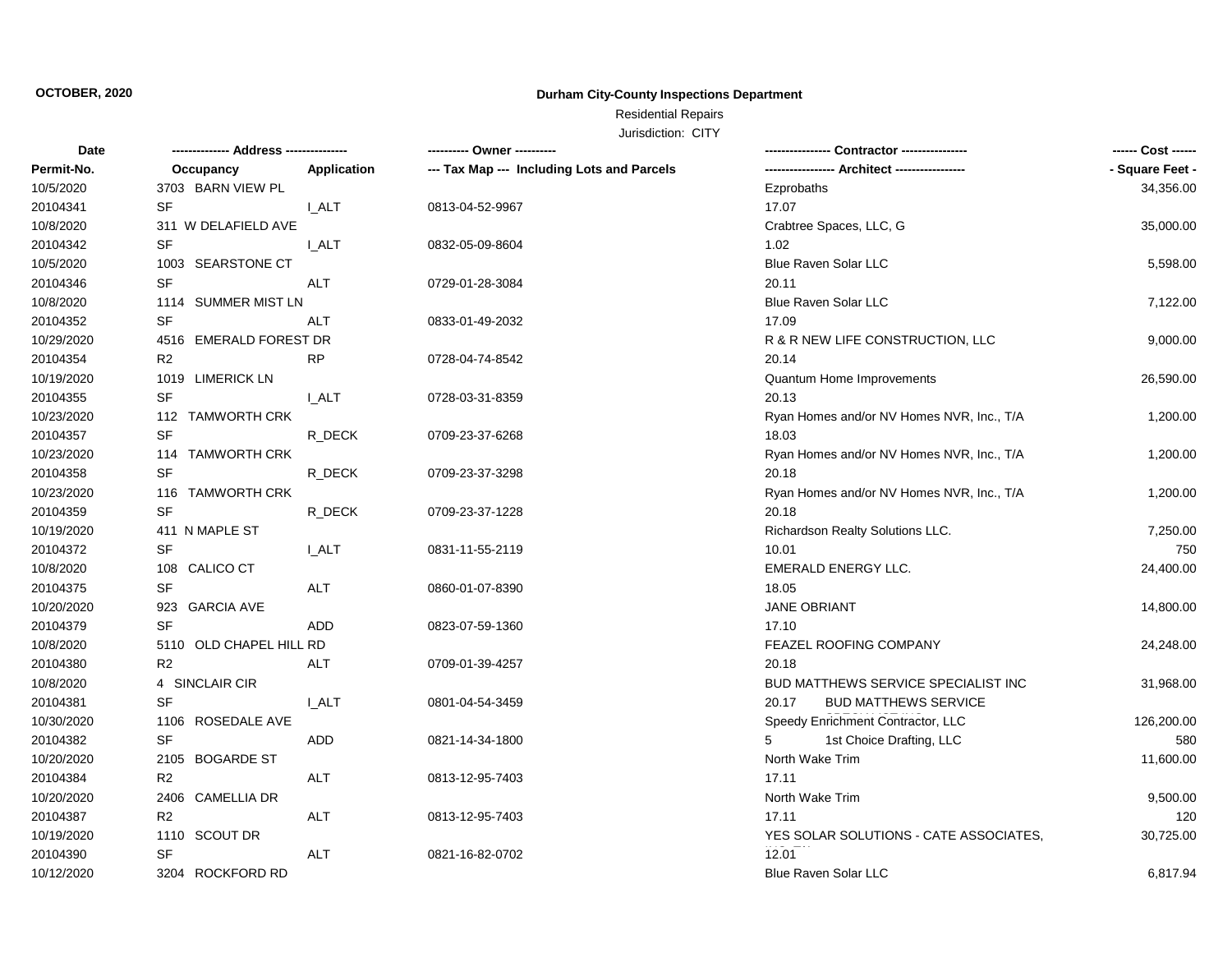## Residential Repairs

| Date       | -------------- Address --------------- |              | ---------- Owner ----------                | Contractor ----------------                  | ------ Cost ------ |
|------------|----------------------------------------|--------------|--------------------------------------------|----------------------------------------------|--------------------|
| Permit-No. | Occupancy                              | Application  | --- Tax Map --- Including Lots and Parcels |                                              | - Square Feet -    |
| 20104393   | <b>SF</b>                              | <b>ALT</b>   | 0739-01-18-0949                            | 20.10                                        |                    |
| 10/28/2020 | 1503 ROSEWOOD ST                       |              |                                            | Sigora Solar LLC                             | 26,796.00          |
| 20104394   | SF                                     | <b>ALT</b>   | 0830-05-18-7790                            | 14                                           |                    |
| 10/19/2020 | 4519 MALVERN RD                        |              |                                            | James Woodruff                               | 105,000.00         |
| 20104395   | <b>SF</b>                              | <b>I_ALT</b> | 0719-03-22-2903                            | 20.08                                        |                    |
| 10/12/2020 | 1121 N ROXBORO ST                      |              |                                            | Falcone Crawl Space & Structural Repair, LLC | 9,045.00           |
| 20104423   | <b>SF</b>                              | <b>RP</b>    | 0831-05-19-4950                            | 8.02                                         |                    |
| 10/20/2020 | 704 CLEARVIEW LN                       |              |                                            | <b>Grable Enterprises LLC</b>                | 20,000.00          |
| 20104426   | <b>SF</b>                              | R_DECK       | 0729-01-15-3919                            | 20.11                                        |                    |
| 10/12/2020 | 1037 SWEET CREAM CT                    |              |                                            | Accelerate Solar LLC                         | 25,917.00          |
| 20104428   | <b>SF</b>                              | ALT          | 0851-01-28-7083                            | 18.06                                        |                    |
| 10/20/2020 | 5406 CAREY PL                          |              |                                            | MATTHEW J. BIERMAN                           | 26,200.00          |
| 20104429   | <b>SF</b>                              | ADD          | 0814-02-69-1993                            | 16.04                                        |                    |
| 10/12/2020 | 1612 PEACE ST                          |              |                                            | <b>ELIZABETH TOMLINSON</b>                   | 8,000.00           |
| 20104430   | <b>SF</b>                              | I ALT        | 0832-18-32-2071                            | 2                                            |                    |
| 10/20/2020 | 30 CREEKS EDGE CT                      |              |                                            | Wood, Danny O.                               | 47,320.00          |
| 20104431   | SF                                     | ADD          | 0728-01-17-4902                            | 20.12                                        |                    |
| 10/13/2020 | 202 S HOOVER RD                        |              |                                            | <b>Blue Tree Homes LLC</b>                   | 32,000.00          |
| 20104434   | <b>SF</b>                              | I_ALT        | 0841-13-14-2900                            | 18.02                                        |                    |
| 10/13/2020 | 1004 SANDTRAP WAY                      |              |                                            | Accelerate Solar LLC                         | 18,162.00          |
| 20104436   | SF                                     | ALT          | 0749-73-97-3738                            | 18.05                                        |                    |
| 10/20/2020 | 4910 FORTUNES RIDGE DR                 |              |                                            | <b>GARUDA CUSTOM DECKS</b>                   | 19,600.00          |
| 20104437   | <b>SF</b>                              | <b>ALT</b>   | 0729-03-12-0817                            | 20.11                                        | 170                |
| 10/20/2020 | 1005 VIRGIE ST                         |              |                                            | PARKER, DAVID R.                             | 1,000.00           |
| 20104440   | SF                                     | DEM          | 0822-13-24-3201                            | 4.02                                         | 994                |
| 10/20/2020 | 1007 VIRGIE ST                         |              |                                            | PARKER, DAVID R.                             | 1,000.00           |
| 20104441   | <b>SF</b>                              | <b>DEM</b>   | 0822-13-24-2286                            | 4.02                                         | 994                |
| 10/13/2020 | 3717 MT MORIAH RD                      |              |                                            | Enpuricon, Inc.                              | 1,000.00           |
| 20104444   | SF                                     | DEM          | 0800-01-20-0080                            | 20.18                                        | 800                |
| 10/13/2020 | 3801 MT MORIAH RD                      |              |                                            | Enpuricon, Inc.                              | 1,000.00           |
| 20104445   | <b>SF</b>                              | <b>DEM</b>   | 0709-01-19-8841                            | 20.18                                        | 1604               |
| 10/13/2020 | 3805 MT MORIAH RD                      |              |                                            | Enpuricon, Inc.                              | 1,000.00           |
| 20104446   | SF                                     | <b>DEM</b>   | 0709-01-19-8741                            | 20.18                                        | 1710               |
| 10/13/2020 | MT MORIAH RD<br>3829                   |              |                                            | Enpuricon, Inc.                              | 1,000.00           |
| 20104447   | SF                                     | <b>DEM</b>   | 0709-01-19-9594                            | 20.18                                        | 2177               |
| 10/13/2020 | 3809 MT MORIAH RD                      |              |                                            | Enpuricon, Inc.                              | 1,000.00           |
| 20104448   | <b>SF</b>                              | <b>DEM</b>   | 0709-01-19-8641                            | 20.18                                        | 1525               |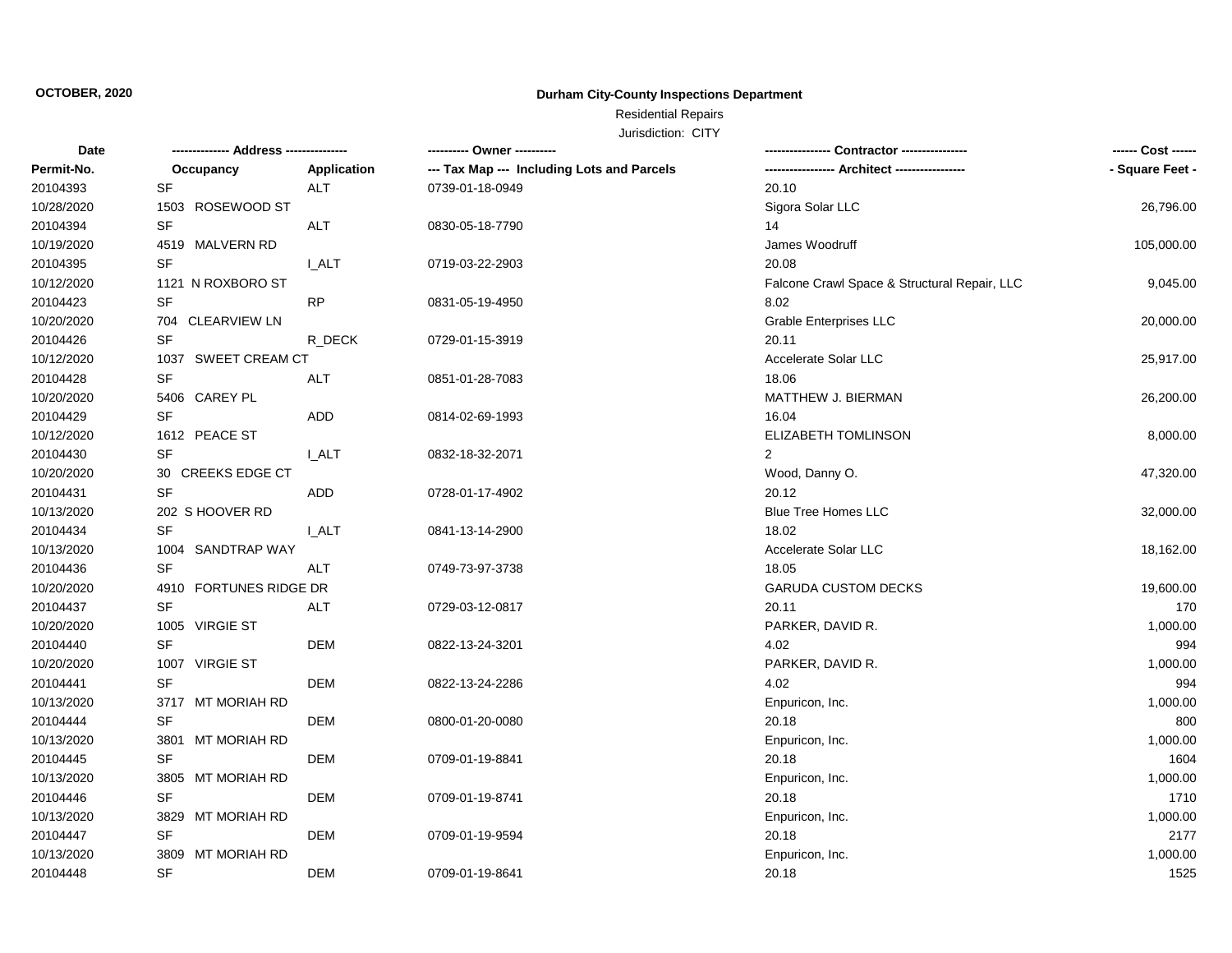## Residential Repairs

| Date       |                                   |                    | ---------- Owner ----------                |                                                  | ------ Cost ------ |
|------------|-----------------------------------|--------------------|--------------------------------------------|--------------------------------------------------|--------------------|
| Permit-No. | Occupancy                         | <b>Application</b> | --- Tax Map --- Including Lots and Parcels | ----------------- Architect -----------------    | - Square Feet -    |
| 10/13/2020 | 3825 MT MORIAH RD                 |                    |                                            | Enpuricon, Inc.                                  | 1,000.00           |
| 20104449   | SF                                | <b>DEM</b>         | 0709-01-19-8530                            | 20.18                                            | 1078               |
| 10/15/2020 | 3907 MT MORIAH RD                 |                    |                                            | Enpuricon, Inc.                                  | 1,000.00           |
| 20104450   | $\ensuremath{\mathsf{SF}}\xspace$ | <b>DEM</b>         | 0709-01-29-0324                            | 20.18                                            | 3789               |
| 10/15/2020 | 3915 MT MORIAH RD                 |                    |                                            | Enpuricon, Inc.                                  | 1,000.00           |
| 20104451   | SF                                | DEM                | 0709-01-29-0145                            | 20.18                                            |                    |
| 10/20/2020 | 4002 COLORADO AVE                 |                    |                                            | Sierra Structures, Inc.                          | 15,411.00          |
| 20104453   | $\ensuremath{\mathsf{SF}}\xspace$ | <b>ADD</b>         | 0709-02-86-8523                            | 20.18                                            |                    |
| 10/13/2020 | 4707 BAY POINT DR                 |                    |                                            | Abtak of Durham Inc                              | 1,000.00           |
| 20104454   | SF                                | <b>DEM</b>         | 0729-01-36-9940                            | 20.10                                            | 960                |
| 10/20/2020 | 1805 HADDINGTON DR                |                    |                                            | Riley Home Builders & Inspections, Inc. J. Scott | 26,000.00          |
| 20104457   | SF                                | I ALT              | 0846-01-17-0420                            | 21                                               |                    |
| 10/30/2020 | 605 CECIL ST                      |                    |                                            | Accelerate Solar LLC                             | 48,896.73          |
| 20104460   | <b>SF</b>                         | <b>ALT</b>         | 0830-08-05-6109                            | 13.03                                            |                    |
| 10/13/2020 | 1103 ORCHARD ORIOLE LN            |                    |                                            | Blue Raven Solar LLC                             | 7,731.00           |
| 20104465   | SF                                | <b>ALT</b>         | 0729-01-39-6446                            | 20.10                                            |                    |
| 10/15/2020 | 5416 SUDA DR                      |                    |                                            | Stephen Juhlin                                   | 12,000.00          |
| 20104466   | <b>SF</b>                         | ALT                | 0759-03-41-6752                            | 20.14                                            |                    |
| 10/20/2020 | 315 KINNAKEET DR                  |                    |                                            | <b>Blue Raven Solar LLC</b>                      | 3,768.33           |
| 20104468   | SF                                | ALT                | 0852-01-45-5581                            | 18.04                                            |                    |
| 10/20/2020 | 3620 CARDINAL LAKE DR             |                    |                                            | <b>NC Solar Now</b>                              | 29,852.00          |
| 20104469   | SF                                | ALT                | 0852-02-65-6161                            | 18.04                                            |                    |
| 10/20/2020 | 1101 IREDELL ST                   |                    |                                            | CHASE BUILDING COMPANY                           | 111,087.00         |
| 20104471   | SF                                | <b>LALT</b>        | 0822-14-34-4527                            | 4.01                                             |                    |
| 10/20/2020 | 1808 ATTERBURY LN                 |                    |                                            | <b>MELISSA KESSLER</b>                           | 28,000.00          |
| 20104475   | SF                                | <b>I_ALT</b>       | 0814-02-97-0944                            | 16.04                                            |                    |
| 10/20/2020 | 205 CURRITUCK LN                  |                    |                                            | HARLAND WINDOWS & SIDING                         | 22,600.00          |
| 20104477   | <b>SF</b>                         | ADD                | 0769-01-26-7470                            | 19                                               | 160                |
| 10/20/2020 | 306 FEW CIR                       |                    |                                            | 8MSolar LLC                                      | 18,326.00          |
| 20104478   | <b>SF</b>                         | <b>ALT</b>         | 0801-03-31-9548                            | 20.17                                            |                    |
| 10/20/2020 | 9 GALWAY GLENN LN                 |                    |                                            | JOSEPH K. STEWART                                | 15,860.00          |
| 20104480   | SF                                | ALT                | 0812-01-16-8576                            | 17.06                                            |                    |
| 10/20/2020 | 117 DANIELS POST CT               |                    |                                            | SOUTHERN EXPOSURE SUNROOMS                       | 20,780.00          |
| 20104481   | SF                                | <b>ALT</b>         | 0769-03-23-4981                            | 19                                               |                    |
| 10/20/2020 | 708 YANCEY ST                     |                    |                                            | ACANTHUS CONSTRUCTION, LLC                       | 90,408.00          |
| 20104483   | <b>SF</b>                         | <b>ALT</b>         | 0821-11-56-8810                            | Four Over One Design, LLC<br>$7^{\circ}$         | 372                |
| 10/28/2020 | 804 CHANCELLORS RIDGE DR          |                    |                                            | CARL L ROBERTS                                   | 11,352.00          |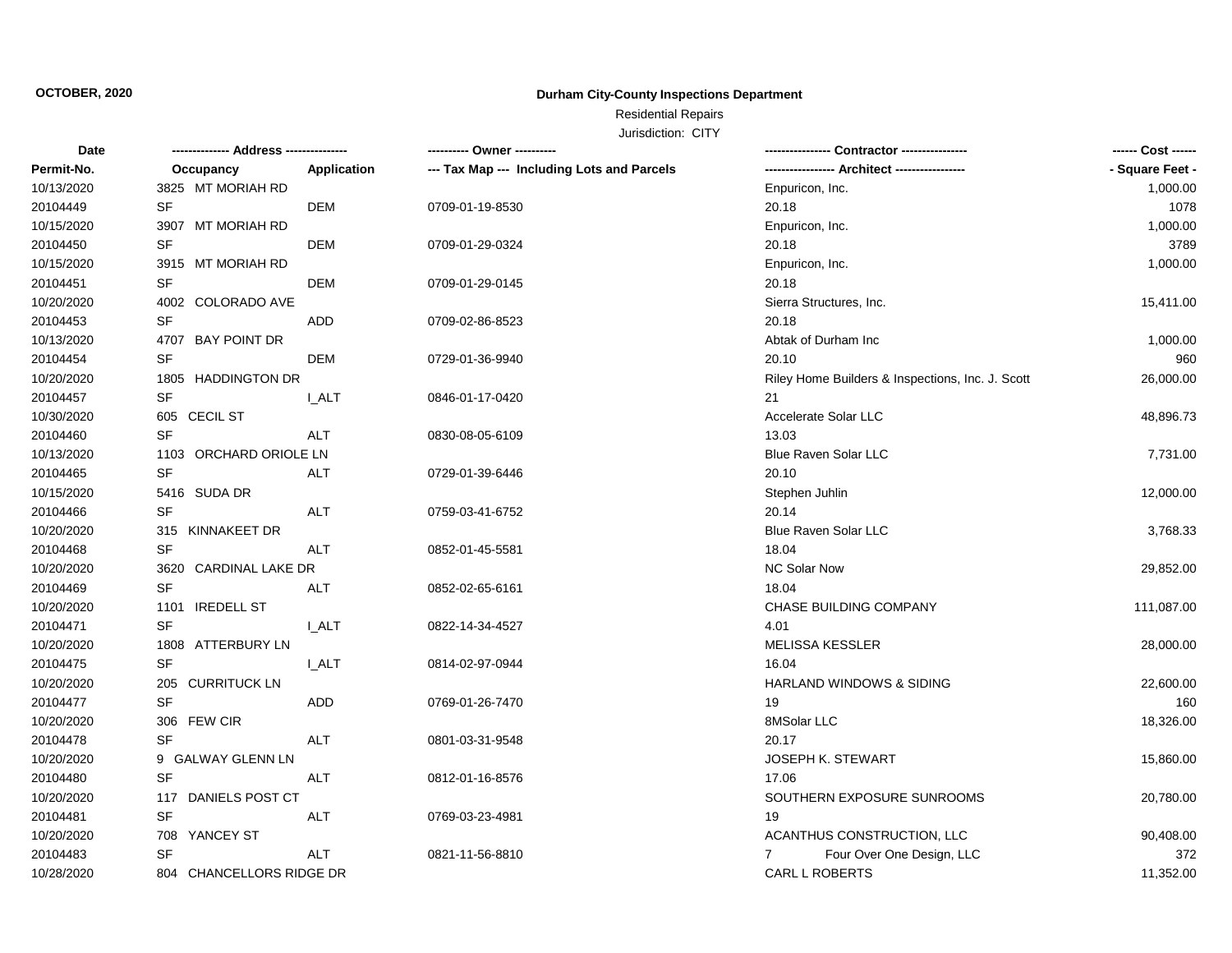## Residential Repairs

| Date       | -------------- Address --------------- |                    | ---------- Owner ----------                |                                               | ------ Cost ------ |
|------------|----------------------------------------|--------------------|--------------------------------------------|-----------------------------------------------|--------------------|
| Permit-No. | Occupancy                              | <b>Application</b> | --- Tax Map --- Including Lots and Parcels | ----------------- Architect ----------------- | - Square Feet -    |
| 20104485   | <b>SF</b>                              | OT.                | 0717-01-47-3246                            | 20.12                                         |                    |
| 10/20/2020 | 809 HUNTSMAN DR                        |                    |                                            | Under the House Inc                           | 1,710.00           |
| 20104486   | <b>SF</b>                              | <b>ALT</b>         | 0728-03-22-8593                            | 20.13                                         |                    |
| 10/20/2020 | 1406 GUNTER ST                         |                    |                                            | ALLIED MANAGEMENT GROUP, LLC                  | 0.00               |
| 20104489   | SF                                     | <b>DEM</b>         | 0821-14-34-4734                            | 5                                             | 1024               |
| 10/20/2020 | 1012 GLORIA AVE                        |                    |                                            | PARKER, DAVID R.                              | 396,839.00         |
| 20104491   | SF                                     | ALT                | 0822-19-60-8236                            | 3.02                                          | 3253               |
| 10/22/2020 | 1835 SANDOVAL DR                       |                    |                                            | Accelerate Solar LLC                          | 30,019.00          |
| 20104500   | <b>SF</b>                              | ALT                | 0850-50-66-1522                            | 18.05                                         |                    |
| 10/30/2020 | 1335 COLE MILL RD                      |                    |                                            | AG Construction, L.L.C.                       | 75,000.00          |
| 20104501   | <b>SF</b>                              | I ALT              | 0812-01-39-7660                            | 17.07                                         | 1611               |
| 10/20/2020 | 3 BARRINGTON PL                        |                    |                                            | Sierra Structures, Inc.                       | 19,880.00          |
| 20104502   | SF                                     | ADD                | 0802-04-94-2807                            | 17.06                                         |                    |
| 10/20/2020 | 923 LIPPINCOTT RD                      |                    |                                            | <b>Blue Raven Solar LLC</b>                   | 15,973.00          |
| 20104504   | <b>SF</b>                              | ALT                | 0749-01-19-6519                            | 18.09                                         |                    |
| 10/20/2020 | 2411 MARGARET AVE                      |                    |                                            | Prince & Sons, Inc.                           | 138,141.00         |
| 20104505   | <b>SF</b>                              | ALT                | 0823-11-88-5317                            | 17.05<br>Prince & Sons, Inc.                  |                    |
| 10/20/2020 | 3505 MEDFORD RD                        |                    |                                            | PARKER, DAVID R.                              | 128,756.00         |
| 20104528   | <b>SF</b>                              | ADD                | 0812-07-69-4239                            | 17.05                                         | 340                |
| 10/20/2020 | 842 INGLENOOK RD                       |                    |                                            | Mark Higgins                                  | 40,000.00          |
| 20104535   | SF                                     | <b>LALT</b>        | 0820-13-04-0034                            | 20.07                                         |                    |
| 10/23/2020 | 20 SWALLOWS RIDGE CT                   |                    |                                            | Sierra Structures, Inc.                       | 5,717.00           |
| 20104537   | <b>SF</b>                              | ADD                | 0729-03-14-6921                            | 20.11                                         |                    |
| 10/20/2020 | 615 ORINDO DR                          |                    |                                            | <b>Andrew Bowker</b>                          | 8,400.00           |
| 20104538   | <b>SF</b>                              | I ALT              | 0729-04-73-6463                            | 20.10                                         |                    |
| 10/28/2020 | 905 DACIAN AVE                         |                    |                                            | TRINITY DESIGN BUILD INC                      | 67,000.00          |
| 20104539   | SF                                     | <b>I_ALT</b>       | 0822-20-71-6579                            | 3.02<br>TrinityArchitecture P.A               |                    |
| 10/20/2020 | 3 HARTLEY PL                           |                    |                                            | Project 9 Designs L.L.C.                      | 54,380.00          |
| 20104540   | SF                                     | <b>I_ALT</b>       | 0800-02-58-8159                            | 20.17                                         |                    |
| 10/22/2020 | 3702 STONEGATE DR                      |                    |                                            | Mark D. Hampel, T/A MDH Construction          | 5,907.00           |
| 20104543   | <b>SF</b>                              | R DECK             | 0801-03-42-2924                            | 20.17<br>Mark D. Hampel, T/A MDH Construction |                    |
| 10/20/2020 | 2708 ASHE ST                           |                    |                                            | RMF Builders, Inc.                            | 30,000.00          |
| 20104546   | SF                                     | ALT                | 0831-20-82-8192                            | 10.01<br>RMF Builders, Inc.                   |                    |
| 10/20/2020 | 110 DANIELS POST CT                    |                    |                                            | SOUTHERN ENERGY MANAGEMENT, INC               | 19,330.00          |
| 20104552   | SF                                     | <b>ALT</b>         | 0769-03-23-2945                            | 19                                            |                    |
| 10/20/2020 | 603 MAGNA DR                           |                    |                                            | Blue Raven Solar LLC                          | 8,038.00           |
| 20104555   | <b>SF</b>                              | <b>ALT</b>         | 0852-04-61-1521                            | 18.04                                         |                    |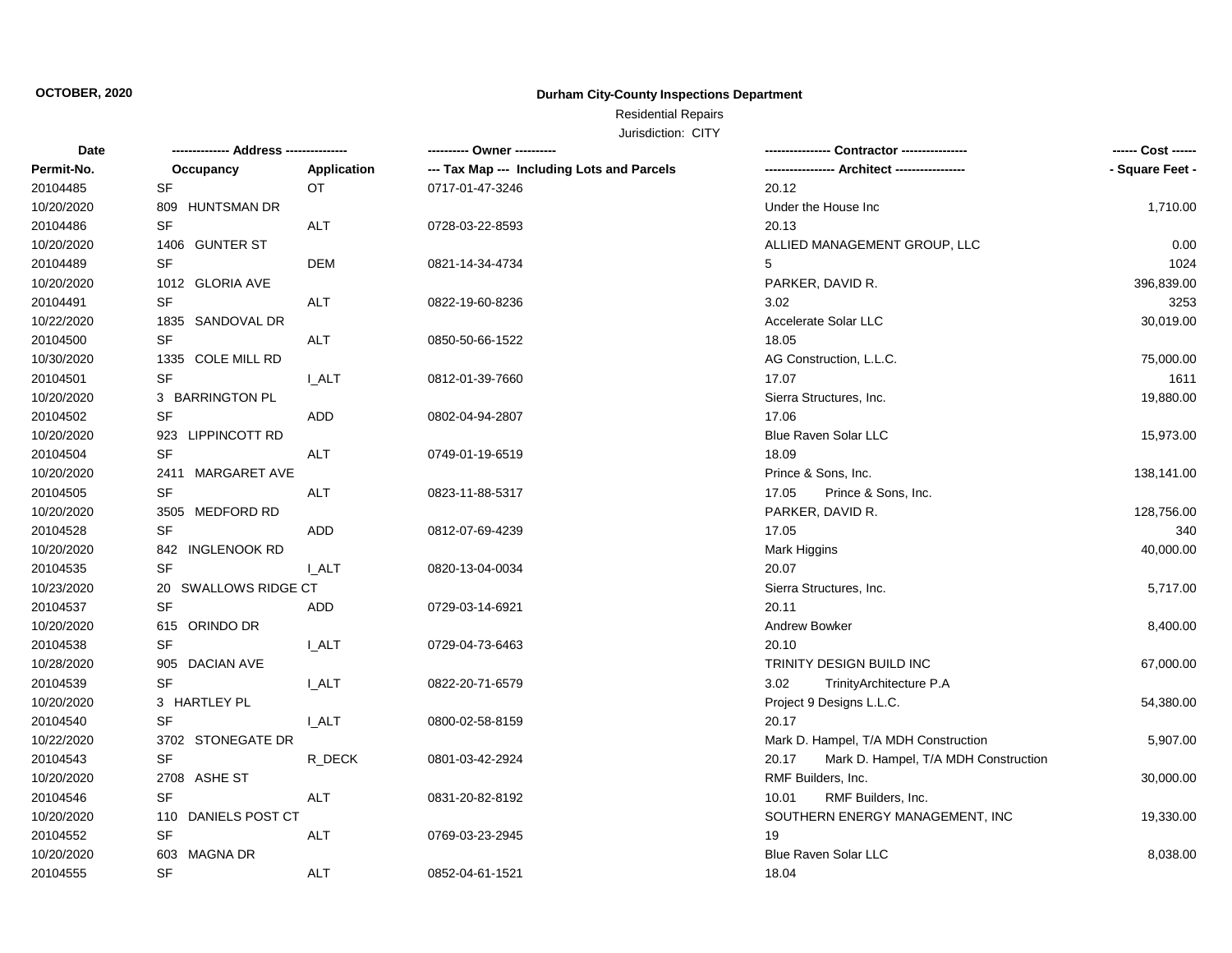## Residential Repairs

| Date       | -------------- Address --------------- |             | ---------- Owner ----------                |                                               | ------ Cost ------ |
|------------|----------------------------------------|-------------|--------------------------------------------|-----------------------------------------------|--------------------|
| Permit-No. | Occupancy                              | Application | --- Tax Map --- Including Lots and Parcels | ----------------- Architect ------------      | - Square Feet -    |
| 10/20/2020 | 304 GARDEN WALK DR                     |             |                                            | <b>Blue Raven Solar LLC</b>                   | 6,208.00           |
| 20104556   | SF                                     | ALT         | 0830-04-50-7388                            | 20.27                                         |                    |
| 10/20/2020 | 102 JIGSAW DR                          |             |                                            | Blue Raven Solar LLC                          | 5,293.67           |
| 20104557   | SF                                     | <b>ALT</b>  | 0852-01-28-5587                            | 18.04                                         |                    |
| 10/20/2020 | 314 VINTAGE HOLLY DR                   |             |                                            | ReNu Energy Solutions, LLC                    | 21,800.00          |
| 20104558   | <b>SF</b>                              | <b>ALT</b>  | 0860-01-06-7155                            | 18.05                                         |                    |
| 10/20/2020 | 1508 BRIDGEWATER DR                    |             |                                            | <b>Blue Raven Solar LLC</b>                   | 7,123.00           |
| 20104559   | $\ensuremath{\mathsf{SF}}\xspace$      | <b>ALT</b>  | 0833-01-48-2839                            | 17.09                                         |                    |
| 10/21/2020 | 2711 MORTISE CT                        |             |                                            | Blue Raven Solar LLC                          | 7,733.00           |
| 20104560   | SF                                     | ALT         | 0852-01-19-6068                            | 18.04                                         |                    |
| 10/21/2020 | 1007 RESTORATION DR                    |             |                                            | CW of Raleigh/Durham LLC - Champion Window Co | 9,371.00           |
| 20104573   | SF                                     | <b>ALT</b>  | 0769-04-64-0255                            | 19<br>Martin J Goss                           |                    |
| 10/21/2020 | 509 UZZLE ST                           |             |                                            | <b>Blue Raven Solar LLC</b>                   | 18,610.00          |
| 20104589   | <b>SF</b>                              | <b>ALT</b>  | 0729-04-62-6533                            | 20.10                                         |                    |
| 10/22/2020 | 902 GLENDALE AVE                       |             |                                            | HEARTHSTONE HOMES, INC.                       | 30,000.00          |
| 20104591   | <b>SF</b>                              | <b>ADD</b>  | 0832-17-00-8315                            | HEARTHSTONE HOMES, INC.<br>2                  | 280                |
| 10/20/2020 | 117 S GUTHRIE AVE                      |             |                                            | <b>GATEWAY BUILDING COMPANY</b>               | 147,240.00         |
| 20104596   | DP                                     | ADD         | 0831-15-63-7452                            | 10.01<br>Kandace Walker-Bunda                 |                    |
| 10/30/2020 | 903 CAMDEN AVE                         |             |                                            | Ervin Interhar                                | 4,000.00           |
| 20104600   | SF                                     | ALT         | 0832-14-42-1955                            | 2                                             | 130                |
| 10/20/2020 | 5102 AUTUMN DR                         |             |                                            | <b>Blue Raven Solar LLC</b>                   | 6,818.00           |
| 20104601   | SF                                     | <b>ALT</b>  | 0824-01-19-2268                            | 16.03                                         |                    |
| 10/20/2020 | 1602 W KNOX ST                         |             |                                            | Turnlight Partners Ltd.                       | 3,780.00           |
| 20104602   | SF                                     | <b>RP</b>   | 0822-14-43-4961                            | 3.01                                          |                    |
| 10/20/2020 | 325 OXFORDSHIRE LN                     |             |                                            | Roman Olney                                   | 2,500.00           |
| 20104607   | <b>SF</b>                              | <b>LALT</b> | 0708-04-70-2949                            | 20.12                                         |                    |
| 10/30/2020 | 9 CAMEROONS PL                         |             |                                            | Anthony Vu                                    | 17,500.00          |
| 20104612   | <b>SF</b>                              | ADD         | 0850-01-48-4262                            | 18.05                                         |                    |
| 10/20/2020 | 4301 DULA ST                           |             |                                            | Pinam Construction, Inc.                      | 14,000.00          |
| 20104614   | <b>SF</b>                              | I ALT       | 0803-02-67-7192                            | 17.07                                         |                    |
| 10/20/2020 | 3708 CAMBRIDGE RD                      |             |                                            | Triangle Renovations, Inc.                    | 18,500.00          |
| 20104630   | <b>SF</b>                              | ALT         | 0800-01-29-3761                            | 20.17                                         |                    |
| 10/29/2020 | 4504 SUN VALLEY DR                     |             |                                            | AG Construction, L.L.C.                       | 6,500.00           |
| 20104636   | SF                                     | ADD         | 0719-03-32-1251                            | 20.08                                         | 42                 |
| 10/29/2020 | 231 STROLLING WAY                      |             |                                            | JM Decks and Fence LLC.                       | 5,750.00           |
| 20104640   | SF                                     | R_DECK      | 0709-02-78-9148                            | Wes Venable<br>20.18                          |                    |
| 10/23/2020 | 907 EAST HUDSON AVE                    |             |                                            | JM Decks and Fence LLC.                       | 4,240.00           |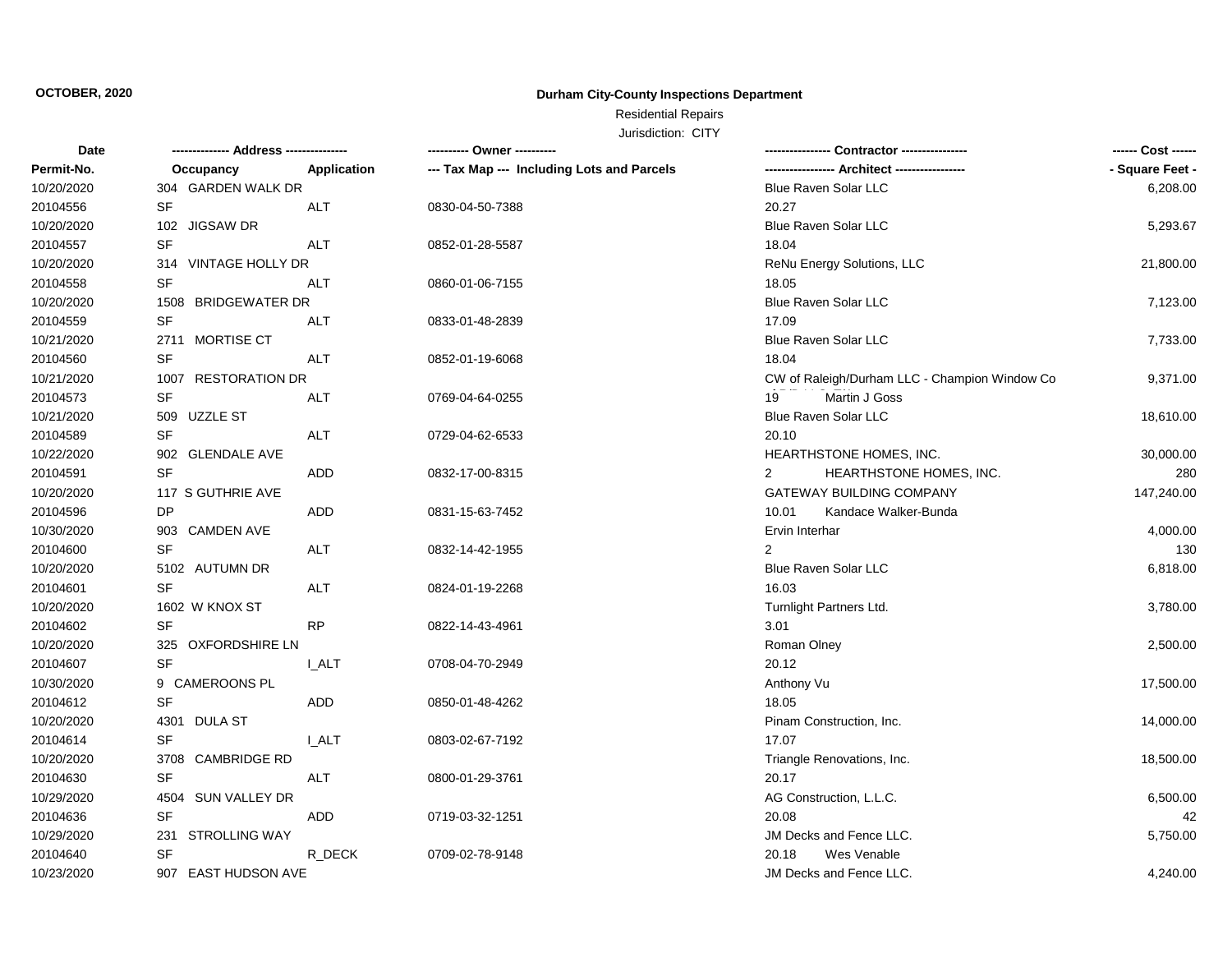## Residential Repairs

| Date       |                      | ------------ | ---------- Owner ----------                |                                                  | ------ Cost ------ |
|------------|----------------------|--------------|--------------------------------------------|--------------------------------------------------|--------------------|
| Permit-No. | Occupancy            | Application  | --- Tax Map --- Including Lots and Parcels | ---- Architect -----------------                 | - Square Feet -    |
| 20104642   | SF                   | R_DECK       | 0822-08-77-7526                            | Wes Venable<br>1.02                              | 140                |
| 10/20/2020 | 1523 HERMITAGE CT    |              |                                            | Cornerstone Foundation Repair                    | 9,000.00           |
| 20104644   | SF                   | <b>RP</b>    | 0821-19-52-2456                            | $\overline{7}$                                   |                    |
| 10/29/2020 | 214 SILVERHAWK LN    |              |                                            | 8MSolar LLC                                      | 20,216.00          |
| 20104646   | <b>SF</b>            | <b>ALT</b>   | 0769-61-48-4505                            | 19<br>8MSolar LLC                                |                    |
| 10/29/2020 | 2812 GRETMAR DR      |              |                                            | Crabtree Spaces, LLC, G                          | 30,000.00          |
| 20104647   | SF                   | <b>ADD</b>   | 0801-04-83-4208                            | 20.17<br>Kim Jennings                            |                    |
| 10/21/2020 | 105 S MAPLE ST       |              |                                            | <b>JASON RAY</b>                                 | 19,000.00          |
| 20104648   | <b>SF</b>            | <b>ALT</b>   | 0831-15-53-5433                            | 10.01<br>K. Dyer Design                          |                    |
| 10/20/2020 | 1107 EPIPHANY RD     |              |                                            | Ram Jack T/A Foundation Solutions, LLC           | 18,112.00          |
| 20104650   | <b>SF</b>            | <b>RP</b>    | 0758-02-68-0405                            | 20.28<br>Ground Force Engineers - Derek Harwood  |                    |
| 10/29/2020 | 1005 VALLEY ROSE WAY |              |                                            | Wood, Danny O.                                   | 45,500.00          |
| 20104652   | <b>SF</b>            | R_DECK       | 0813-01-26-4656                            | 17.07                                            |                    |
| 10/22/2020 | 2023 WA WA AVE       |              |                                            | <b>JES TARHEEL LLC</b>                           | 5,600.00           |
| 20104653   | <b>SF</b>            | <b>ALT</b>   | 0811-20-91-6431                            | Giles-Flythe Engineers<br>6                      |                    |
| 10/22/2020 | 602 KENDALL DR       |              |                                            | <b>JES TARHEEL LLC</b>                           | 12,200.00          |
| 20104656   | <b>SF</b>            | <b>RP</b>    | 0840-02-77-4737.000                        | 18.04<br><b>Stonewall Structural Engineering</b> |                    |
| 10/22/2020 | 423 HARKNESS CIR     |              |                                            | Mansor & Company                                 | 26,059.00          |
| 20104658   | <b>SF</b>            | <b>L_ALT</b> | 0801-03-42-2120                            | <b>EPILOGUE INTERIORS LLC.</b><br>20.17          |                    |
| 10/20/2020 | 4703 HERITAGE DR     |              |                                            | Falcone Crawl Space & Structural Repair, LLC     | 3,655.00           |
| 20104661   | <b>SF</b>            | <b>RP</b>    | 0814-02-65-4956                            | 16.04                                            |                    |
| 10/22/2020 | 14 YORKFIELD CT      |              |                                            | PURE ENERGY, LLC.                                | 8,545.00           |
| 20104662   | <b>SF</b>            | ALT          | 0739-01-15-2975                            | 20.10                                            |                    |
| 10/20/2020 | 1314 FAIRMONT ST     |              |                                            | NC Solar Now                                     | 19,008.00          |
| 20104674   | <b>SF</b>            | ALT          | 0728-02-67-9196                            | 20.14                                            |                    |
| 10/23/2020 | 1318 FAIRMONT ST     |              |                                            | Blue Raven Solar LLC                             | 6,818.06           |
| 20104679   | <b>SF</b>            | ALT          | 0728-02-77-0156                            | 20.14                                            |                    |
| 10/22/2020 | 415 DENTON ST        |              |                                            | Blue Raven Solar LLC                             | 4,683.00           |
| 20104680   | <b>SF</b>            | ALT          | 0729-04-52-7803                            | 20.10                                            |                    |
| 10/29/2020 | 625 HAMMOND ST       |              |                                            | CHASE BUILDING COMPANY                           | 1,000.00           |
| 20104681   | SF                   | <b>DEM</b>   | 0832-06-48-5131                            | 1.01                                             | 1460               |
| 10/22/2020 | 3317 BONAPARTE WAY   |              |                                            | <b>RITEWAY</b>                                   | 6,200.00           |
| 20104685   | <b>SF</b>            | ADD          | 0810-11-55-1106                            | 20.15                                            | 40                 |
| 10/22/2020 | 1201 BERKELEY ST     |              |                                            | Recovery Roofing of NC LLC                       | 6,800.00           |
| 20104687   | <b>SF</b>            | <b>RP</b>    | 0822-10-45-8197                            | 3.01                                             |                    |
| 10/22/2020 | 604 PEARSON DR       |              |                                            | Ram Jack T/A Foundation Solutions, LLC           | 18,650.00          |
| 20104698   | <b>SF</b>            | <b>RP</b>    | 0729-02-55-3121                            | 20.10                                            |                    |